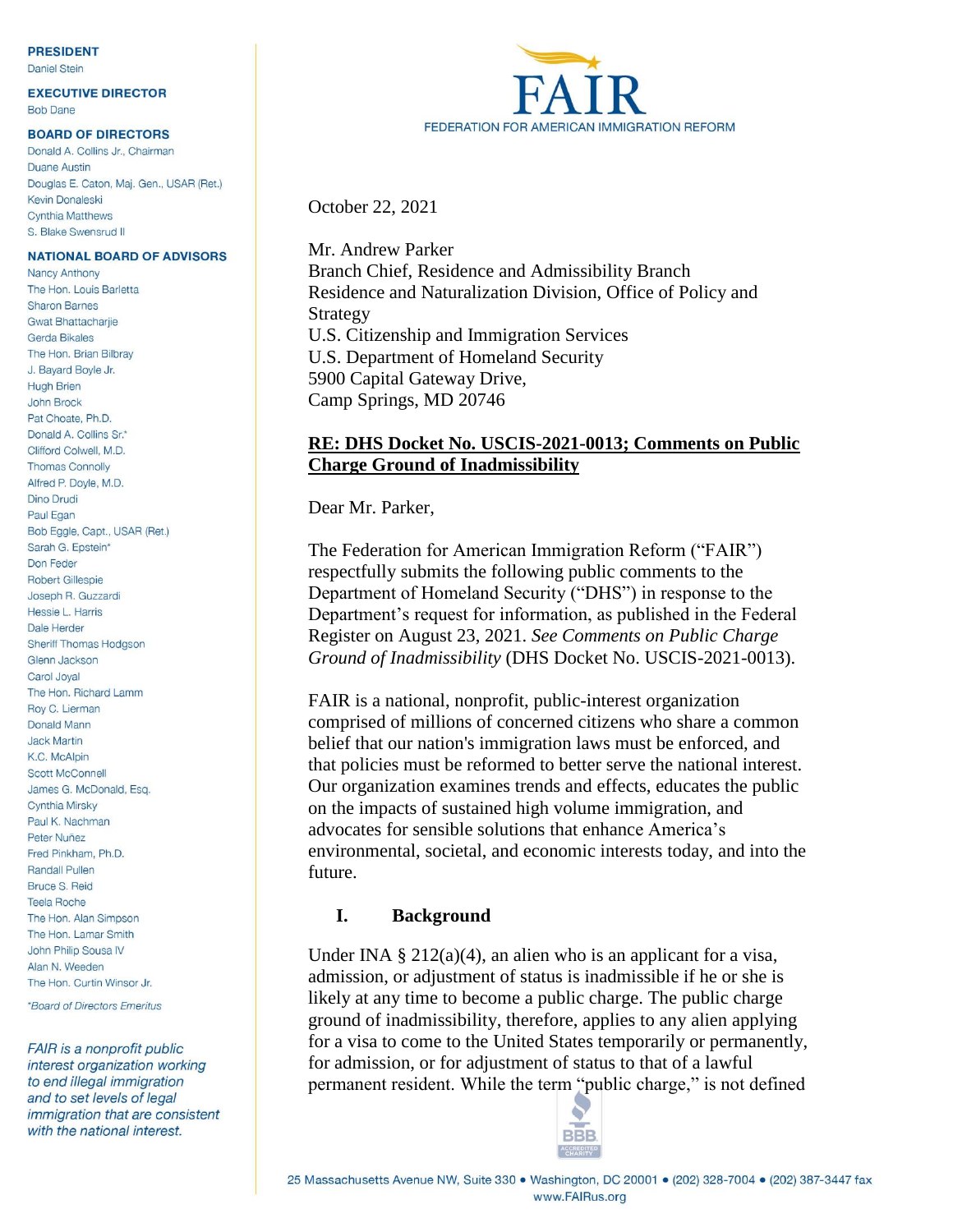in statute, the INA specifies that when determining if an alien is likely at any time to become a public charge, officers must consider at least the alien's age; health; family status; assets, resources, and financial status; and education and skills. $<sup>1</sup>$ </sup>

Additionally, INA  $\S 212(a)(4)$  permits the consular officer, immigration officer, or an immigration judge to consider any affidavit of support submitted under INA § 213A on the applicant's behalf when determining whether the applicant may become a public charge.<sup>2</sup> With very limited exceptions, aliens seeking family-based immigrant visas and adjustment of status, and a limited number of employment-based immigrant visas and adjustment of status, must have a sufficient affidavit of support or will be found inadmissible as likely to become a public charge. $3$ 

Public charge restrictions to immigration have been a part of U.S. immigration law for over a century and self-sufficiency has been a basic principle of United States immigration law since this country's earliest immigration statutes.<sup>4</sup> It continues to be the immigration policy of the United States that aliens arriving to the United States not depend on taxpayer-funded public benefits to meet their needs. Rather, through INA §  $212(a)(4)$ , Congress has sought to ensure that immigrants rely on their own capabilities and the resources of their families, sponsors, and private organizations and that the availability of public benefits not constitute an incentive for immigration to the United States. Indeed, as recently as 1996, Congress clearly declared in its policy statement in PRWORA that self-sufficiency has been a basic principle of United States immigration law since this country's earliest immigration statutes and that it should continue to be a governing principle in the United States.<sup>5</sup>

In 1999, then- Immigration and Nationality Services ("INS") issued interim field guidance ("1999 Interim Field Guidance") and a proposed rule to define the term "public charge" in response to the enactment of Illegal Immigration Reform and Immigrant Responsibility Act of 1996 ("IIRAIRA") and Personal Responsibility and Work Opportunity Reconciliation Act of 1996 ("PRWORA"), which restricted the availability of public benefits to aliens in the United States.<sup>6</sup> INS never finalized its proposed

<sup>1</sup> *See* INA § 212(a)(4)(B)(i).

<sup>2</sup> *See* INA § 212(a)(4)(B)(ii)

<sup>3</sup> *See* INA § 212(a)(4)(C), (D)

<sup>&</sup>lt;sup>4</sup> U.S. Citizenship and Immigration Services, "Public Charge Provisions of Immigration Law: A Brief Historical Background" (Aug. 14, 2019), *available at* [https://www.uscis.gov/about-us/our-history/history](https://www.uscis.gov/about-us/our-history/history-office-and-library/featured-stories-from-the-uscis-history-office-and-library/public-charge-provisions-of-immigration-law-a-brief-historical-background)[office-and-library/featured-stories-from-the-uscis-history-office-and-library/public-charge-provisions-of](https://www.uscis.gov/about-us/our-history/history-office-and-library/featured-stories-from-the-uscis-history-office-and-library/public-charge-provisions-of-immigration-law-a-brief-historical-background)[immigration-law-a-brief-historical-background.](https://www.uscis.gov/about-us/our-history/history-office-and-library/featured-stories-from-the-uscis-history-office-and-library/public-charge-provisions-of-immigration-law-a-brief-historical-background) 

<sup>5</sup> *See* 8 U.S.C. 1601.

 $6$  Public Law 104-208, div. C, 110 Stat 3009-546; Personal Responsibility and Work Opportunity Reconciliation Act of 1996 (PRWORA), Public Law 104-193, 11 Stat. 2105, which included a statement of national policy regarding immigration and welfare generally. The statement provides, among other things, that "it continues to be the immigration policy of the United States that aliens within the Nation's borders not depend on public resources to meet their needs, but rather rely on their own capabilities and the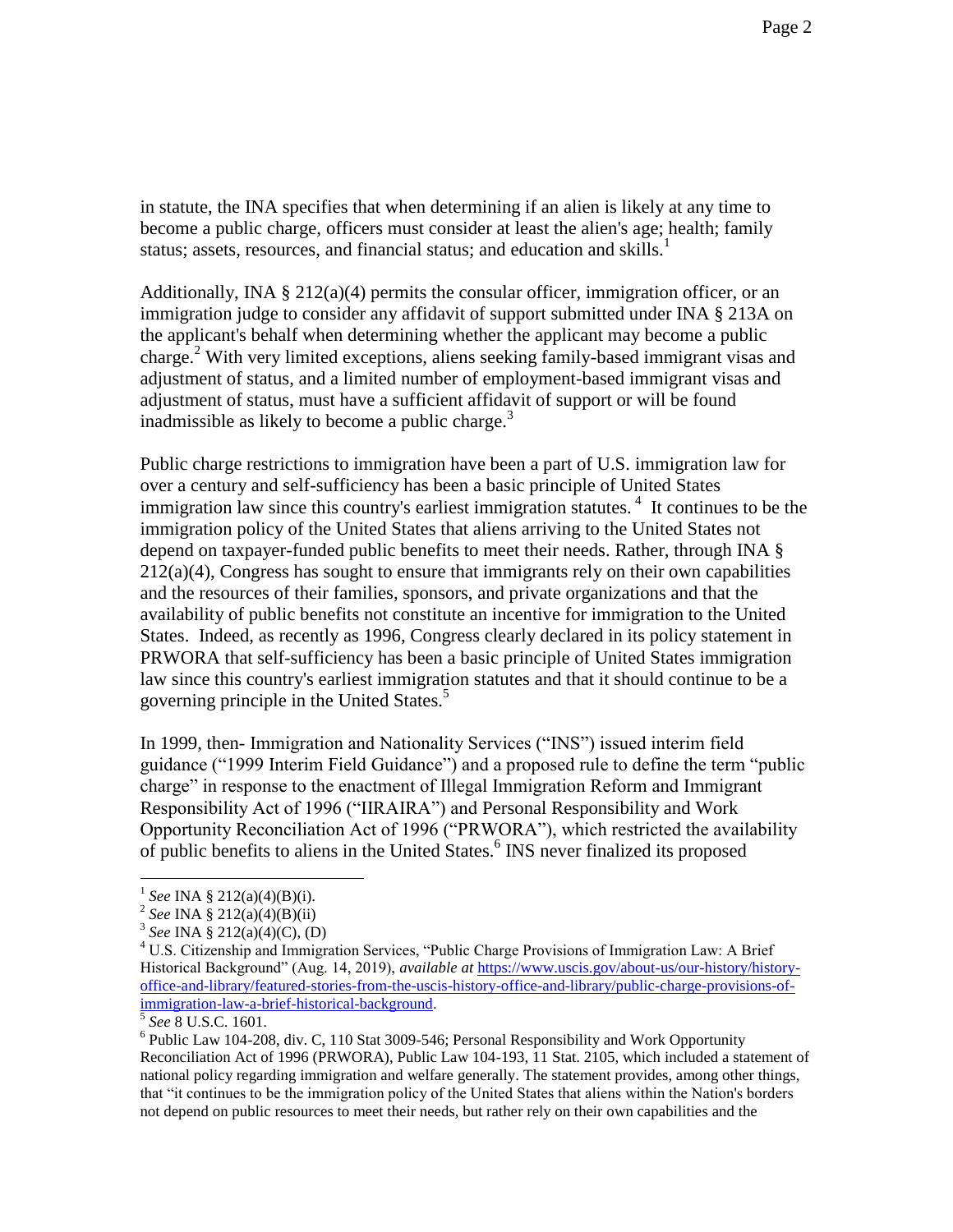regulation, but the 1999 Interim Field Guidance remained operative until the DHS promulgated a new public charge regulation in 2019, Inadmissibility on Public Charge Grounds, 84 Fed. Reg. 41292 (Aug. 14, 2019) ("2019 Public Charge Rule"). The 1999 Interim Field Guidance, which DHS currently implements following the Biden Administration's refusal to defend the 2019 Public Charge Rule,<sup>7</sup> defined "public charge" as an alien "primarily dependent on the government for subsistence, as demonstrated by either (i) the receipt of public cash assistance for income maintenance or (ii) institutionalization for long-term care at government expense."<sup>8</sup> Neither the proposed rule nor 1999 Interim Field Guidance sufficiently described the mandatory factors or explained how to weigh these factors in the public charge inadmissibility determination.

As explained below, the 1999 Interim Guidance has been an ineffective in accomplishing the legislative aims in maintaining the public charge statute. As a result, DHS has permitted substantial welfare use among immigrants to the United States so long as such dependency was not determined to be "primarily dependent" on public benefits, and DHS's public charge determinations under the 1999 Interim Field Guidance arbitrarily excluded consideration of non-cash assistance.

FAIR urges DHS to enforce the public charge statute consistently with Congress's intent that applicants for admission and adjustment of status who are subject to the public charge ground of inadmissibility should be self-sufficient and should not depend on the government to meet their needs. FAIR generally supports DHS's 2019 Public Charge Rule, which improved upon the 1999 Interim Field Guidance aligning public charge policy with the self-sufficiency principles set forth in PRWORA.

FAIR strongly recommends, however, further strengthening the policies promulgated in the 2019 regulation by requiring officers to consider receipt of all means-based public benefits without regard to a distinction between cash and non-cash benefits, require officers to consider means-based public benefits received by an alien's dependents, and require officers to give more weight to factors that are more predictive of whether an alien will become a public charge.

resources of their families, their sponsors, and private organizations, and the availability of public benefits not constitute an incentive for immigration to the United States." *See* 8 U.S.C. 1601.

<sup>&</sup>lt;sup>7</sup> U.S. Department of Homeland Security, "DHS Secretary Statement on the 2019 Public Charge Rule," Mar. 9, 2021, *available at [https://www.dhs.gov/news/2021/03/09/dhs-secretary-statement-2019-public](https://www.dhs.gov/news/2021/03/09/dhs-secretary-statement-2019-public-charge-rule)*[charge-rule.](https://www.dhs.gov/news/2021/03/09/dhs-secretary-statement-2019-public-charge-rule) 

<sup>&</sup>lt;sup>8</sup> 64 Fed. Reg 28689 (May 26, 1999).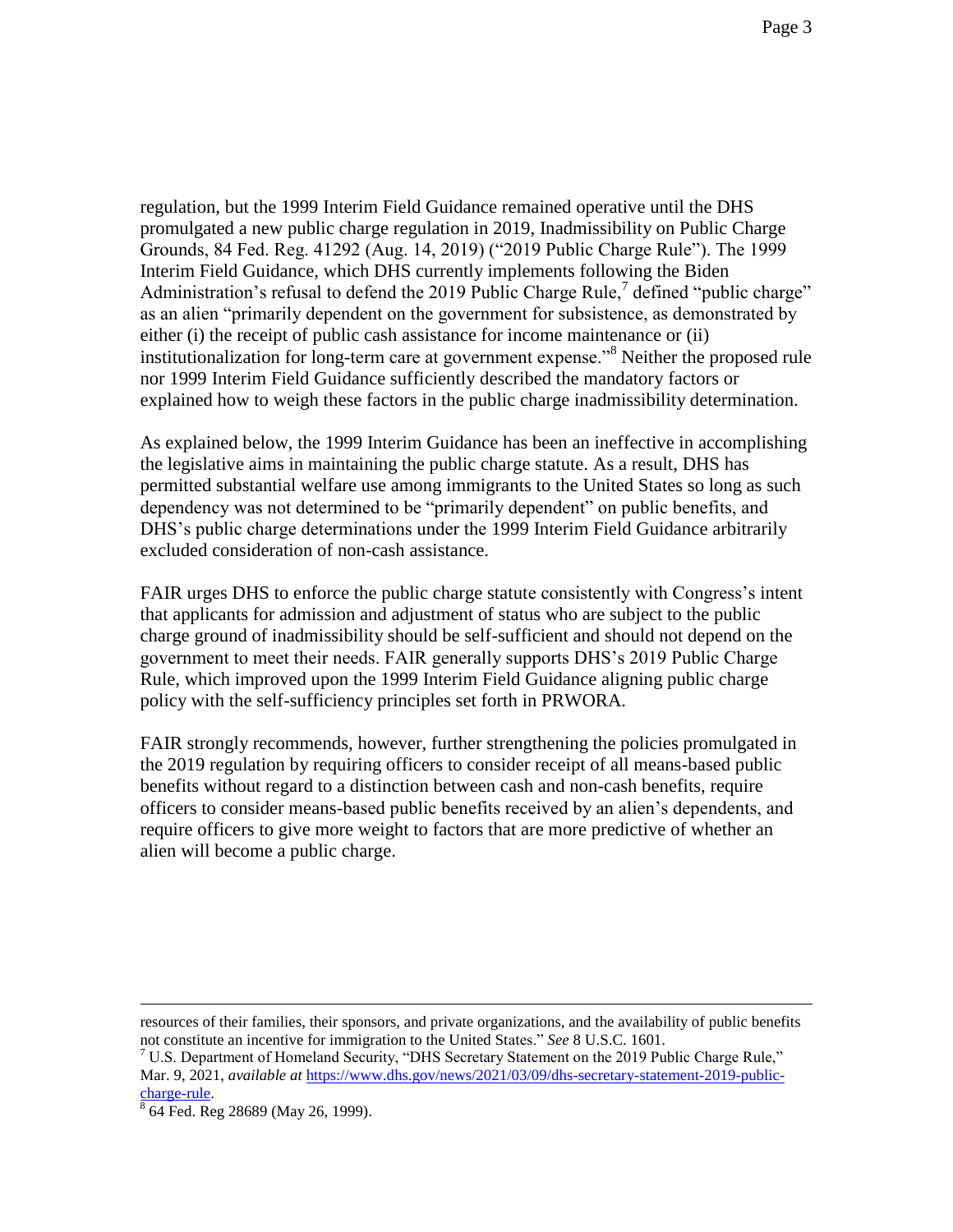# **II. Purpose and Definition of Public Charge**

### **How should DHS define the term "public charge"?**

FAIR urges DHS to adopt the definition of public charge initially proposed by DHS in 2018 as an "alien who receives one or more public benefits."<sup>9</sup> DHS must consider receipt of past and future receipt of public benefits in order to determine whether an alien meets the definition of "public charge."

FAIR agrees with DHS's statement that the policy goals articulated in PRWORA and IIRIRA should inform its administrative implementation of the public charge ground of inadmissibility.<sup>10</sup> There is no conflict between the availability of public benefits to some aliens as set forth in PRWORA and Congress's intent to deny visa issuance, admission, and adjustment of status to aliens who are likely to become a public charge. Further, FAIR agrees with DHS's belief that Congress, in enacting PRWORA and IIRIRA very close in time, must have recognized that it made certain public benefits available to some aliens who are also subject to the public charge grounds of inadmissibility, even though receipt of such benefits could render the alien inadmissible as likely to become a public charge. $^{11}$ 

Additionally, in 2018, DHS proposed to make both the current receipt of public benefits as well as past receipt within 36 months "strong indicators" that the alien is likely to become a public charge.<sup>12</sup> FAIR strongly endorses this treatment of current or past public benefits use as a heavily weighted negative factor in making this determination.<sup>13</sup> DHS should apply the totality of the circumstances framework sufficiently rigorous when applied to the appropriate set of public benefits. Further, FAIR recommends the following reforms to this system:

# **1. DHS must expand the list of public benefits covered in a public charge determination.**

FAIR strongly urges DHS to consider receipt of all public benefits when determining whether an alien is likely to become a public charge, without regard to whether the public benefit is a cash or non-cash benefit. There is no meaningful distinction between dependency and "partial dependency" when it comes to defining a public charge, and there is no basis for limiting consideration of non-cash benefits when conducting a public charge determination. Accordingly, FAIR urges DHS to expand the list of public benefits

<sup>&</sup>lt;sup>9</sup> 83 Fed. Reg. 51114.

<sup>10</sup> 83 Fed. Reg. 51114, 51133.

<sup>11</sup> *Id*.

<sup>12</sup> 83 Fed. Reg. 51199- 200.

<sup>&</sup>lt;sup>13</sup> Proposed 8 C.F.R. § 212.22(c)(1)(ii) and (iii).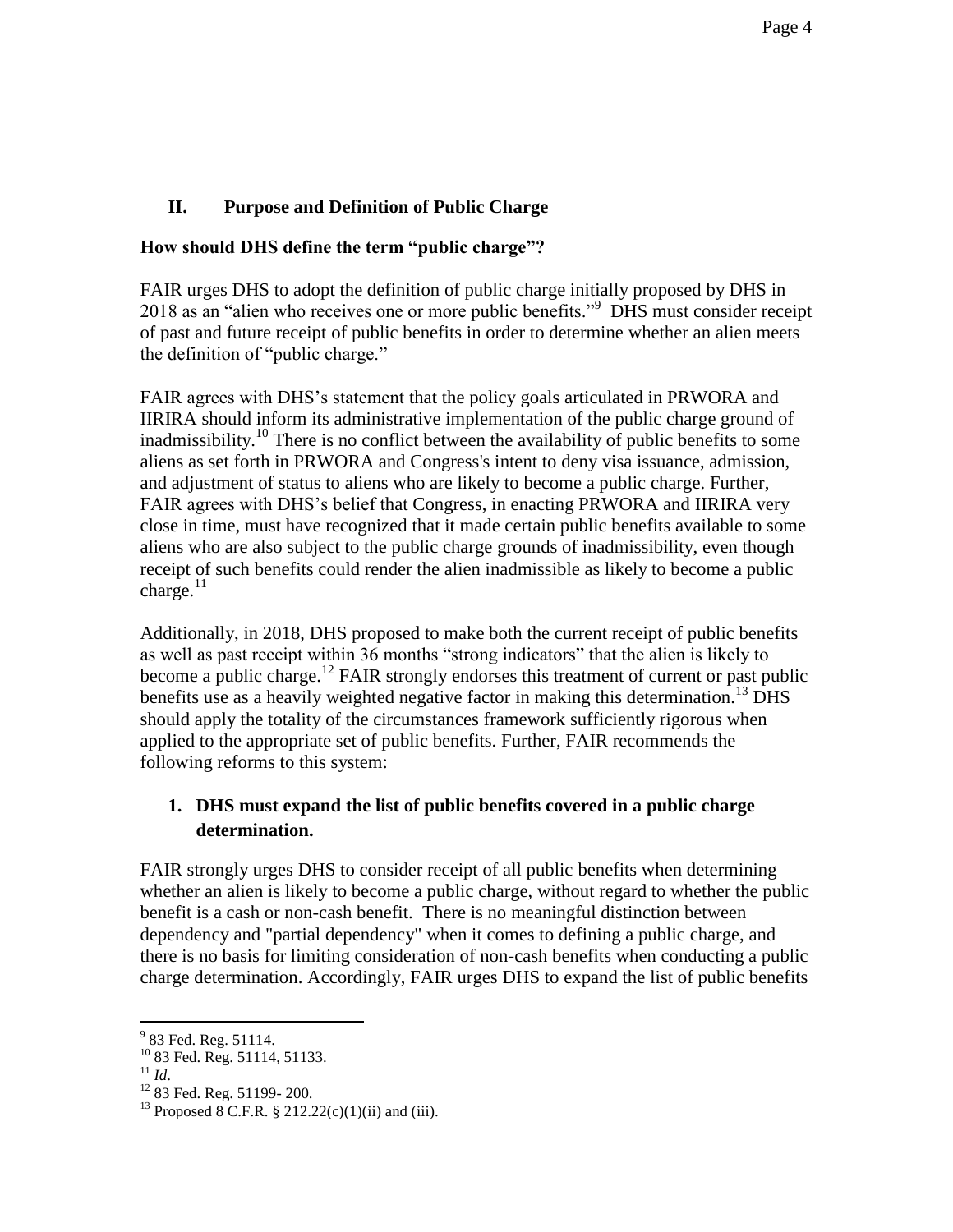that may be considered in a public charge determination to include any means-based form of public assistance. For example, eligibility for federal or state retirement, health, disability, postsecondary education, and unemployment benefits is, with rare exceptions, determined using individualized adjudications of need and is typically means-based.<sup>1</sup>

FAIR also urges DHS to specifically include the Earned Income Tax Credit (EITC) and Children's Tax Credit (CTC) programs in the list of specified government payments that form the definition of public benefit.<sup>14</sup> Although these payments are employment-based subsidies, they are still means-tested transfer payments for which aliens must individually qualify and are evidence that an alien is not self-sufficient without a government subsidy. At a minimum, payments under either program should be excluded from the definition of gross annual household income.

FAIR further recommends that public benefits provided by state and local governments to nonqualified aliens under authority of  $PRWORA$ ,<sup>15</sup> be specifically included in the codified list. These benefits are indisputably provided from "appropriated funds" and with few exceptions are accessed on an individualized based using means-tested criteria.

# **2. Public benefits used by an alien's dependents must be included in a public charge determination.**

An analysis of an alien's financial status and therefore likelihood of becoming a public charge is incomplete without assessing any public benefits that are used by the alien's dependents. An alien is not self-reliant if he or she must depend upon public benefits to support his or her children or other family members who depend upon them for support. For the same reason income and family size are mandatory factors to be considered in a public charger determination, the public benefits a dependent utilizes should be considered as well. Any program for children benefits the parents who are otherwise responsible for them.

## **What data or evidence is available and relevant to how DHS should define the term "public charge"?**

Data shows that a high proportion of immigrants to the United States are dependent on safety-net public benefits.<sup>16</sup> According to a 2015 study conducted by the Center for Immigration Studies ("CIS"), over half of all immigrant-led households used at least one

 $14$  8 C.F.R. §212.21(b).

<sup>15</sup> *See* 8 U.S.C. § 1621(d).

<sup>&</sup>lt;sup>16</sup> Jeanne Batalova, Michael Fix and Mark Green berg, "Chilling Effects: The Expected Public Charge Rule and Its Impact on Legal Immigrant Families' Public Benefit Use," Migration Policy Institute, June 2018, *available at* [file:///C:/Users/obrienm/Downloads/ProposedPublicChargeRule\\_FinalWEB%20\(1\).pdf.](file:///C:/Users/obrienm/Downloads/ProposedPublicChargeRule_FinalWEB%20(1).pdf)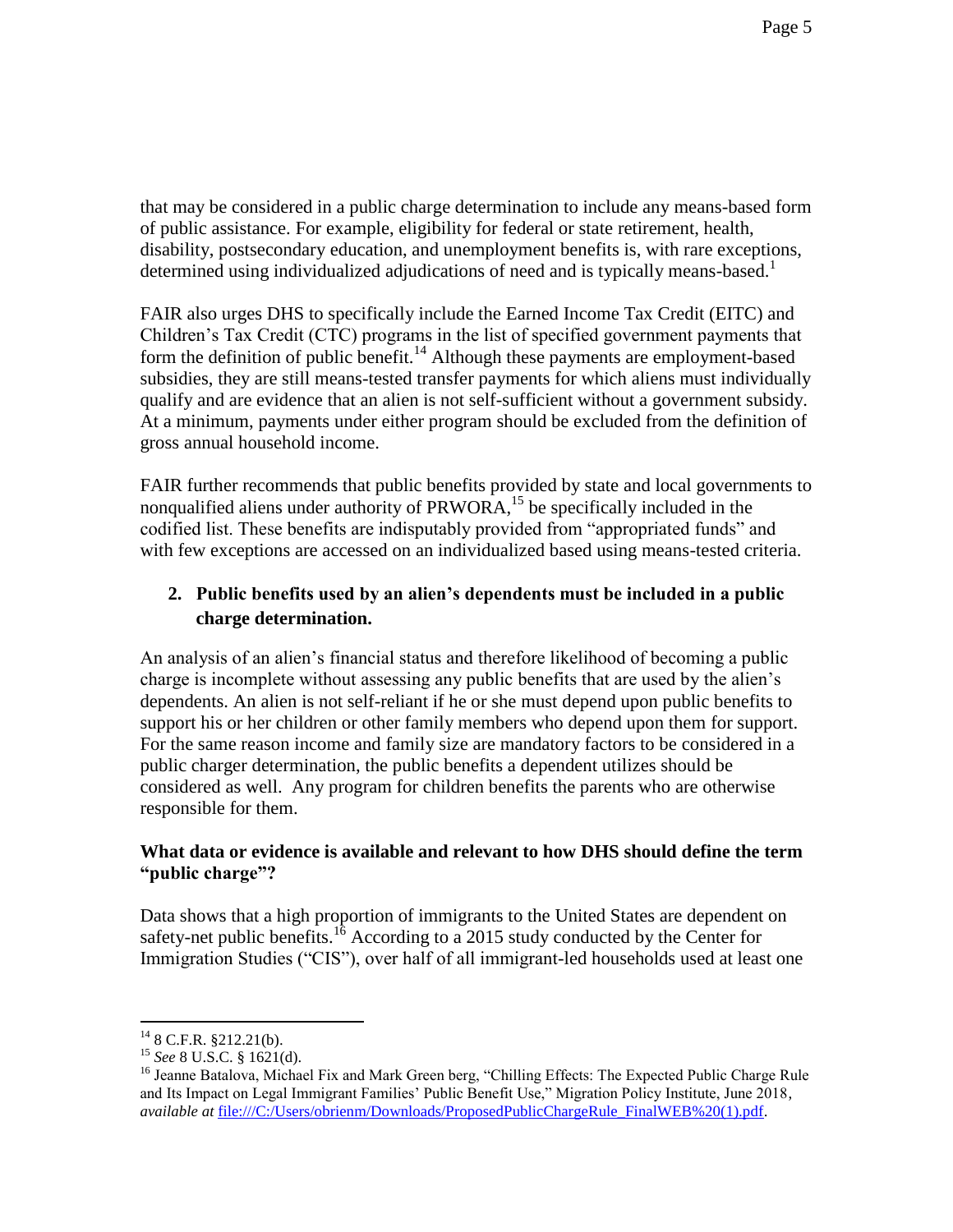welfare program – compared to only thirty percent of native households.<sup>17</sup> The same CIS report showed that forty-eight percent of households headed by immigrants who have been in the country for more than two decades continue to access at least one welfare program.<sup>18</sup>

A December 2, 2018 follow-up study found that there has been a slight increase in the use of safety-net benefits by non-citizen households. According to CIS, 63 percent of non-citizen households accessed welfare programs, compared to 35 percent of native households.<sup>19</sup> And, according to data from the Census Bureau's Survey of Income and Program Participation ("SIPP"), by the year 2030, more than 13 million immigrants will use public benefits and 7.5 million immigrants will be enrolled in Medicaid – placing a major strain on an already ailing program. $^{20}$ 

The 2014 SIPP data indicated that approximately 50 percent of households headed by an immigrant used some form of welfare for either the head of household or another person residing in the household. The survey also indicated that approximately 90 percent are likely to remain on some form of welfare after 20 years, based on historical numbers.<sup>21</sup> For Medicaid alone, the same SIPP survey suggests that nearly 80,000 new immigrants enroll in the program each year. The average annual cost-per-enrollee for Medicaid was \$5,736 in Fiscal Year 2014, according to the Kaiser Family Foundation.<sup>22</sup>

If DHS were to defend and implement the 2019 Public Charge Rule within two years, the United States could see up to 858,000 fewer immigrants enrolled in Medicaid by 2030, based on current population trends. Considering the average cost-per-enrollee, that could lead to a gross savings as high as \$4.9 billion in the same time period. These cost savings could increase exponentially if other popular welfare programs are considered.

While it is important to note that statistics include data from immigrants in the United States both legally and illegally, it is clear that 1999 Interim Field Guidance has

<sup>&</sup>lt;sup>17</sup> Steven A. Camarota, "Welfare Use by Immigrant and Native Households: An Analysis of Medicaid, Cash, Food, and Housing Programs," Center for Immigration Studies, September 10, 2015, *available at*  [https://cis.org/Report/Welfare-Use-Immigrant-and-Native-Households.](https://cis.org/Report/Welfare-Use-Immigrant-and-Native-Households)  <sup>18</sup> *Id*.

<sup>&</sup>lt;sup>19</sup> Steven A. Camarota and Karen Zeigler, "63% of Non-Citizen Households Access Welfare Programs," Center for Immigration Studies, December 2, 2018, *available at* [https://cis.org/Report/63-NonCitizen-](https://cis.org/Report/63-NonCitizen-Households-Access-Welfare-Programs)[Households-Access-Welfare-Programs.](https://cis.org/Report/63-NonCitizen-Households-Access-Welfare-Programs)

<sup>20</sup> U.S. Census Bureau, "2014 Survey of Income and Program Participation," *available at*  [https://www.census.gov/programs-surveys/sipp/data/2014-panel.html.](https://www.census.gov/programs-surveys/sipp/data/2014-panel.html)

<sup>21</sup> U.S. Census Bureau, "Survey of Income and Program Participation," *available at*  [https://www.census.gov/programs-surveys/sipp/data/2014-panel.html.](https://www.census.gov/programs-surveys/sipp/data/2014-panel.html)

<sup>22</sup> Kaiser Family Foundation, "Medicaid Spending per Enrollee (Full or Partial Benefit), *available at*  [https://www.kff.org/medicaid/state-indicator/medicaid-spending-per](https://www.kff.org/medicaid/state-indicator/medicaid-spending-per-enrollee/?currentTimeframe=0&sortModel=%7B%22colId%22:%22Location%22,%22sort%22:%22asc%22%25.7D)enrollee/?currentTimeframe=0&sortModel=%7B%22colId%22:%22Location%22.%22sort%22:%22asc%2 [2%.7D.](https://www.kff.org/medicaid/state-indicator/medicaid-spending-per-enrollee/?currentTimeframe=0&sortModel=%7B%22colId%22:%22Location%22,%22sort%22:%22asc%22%25.7D)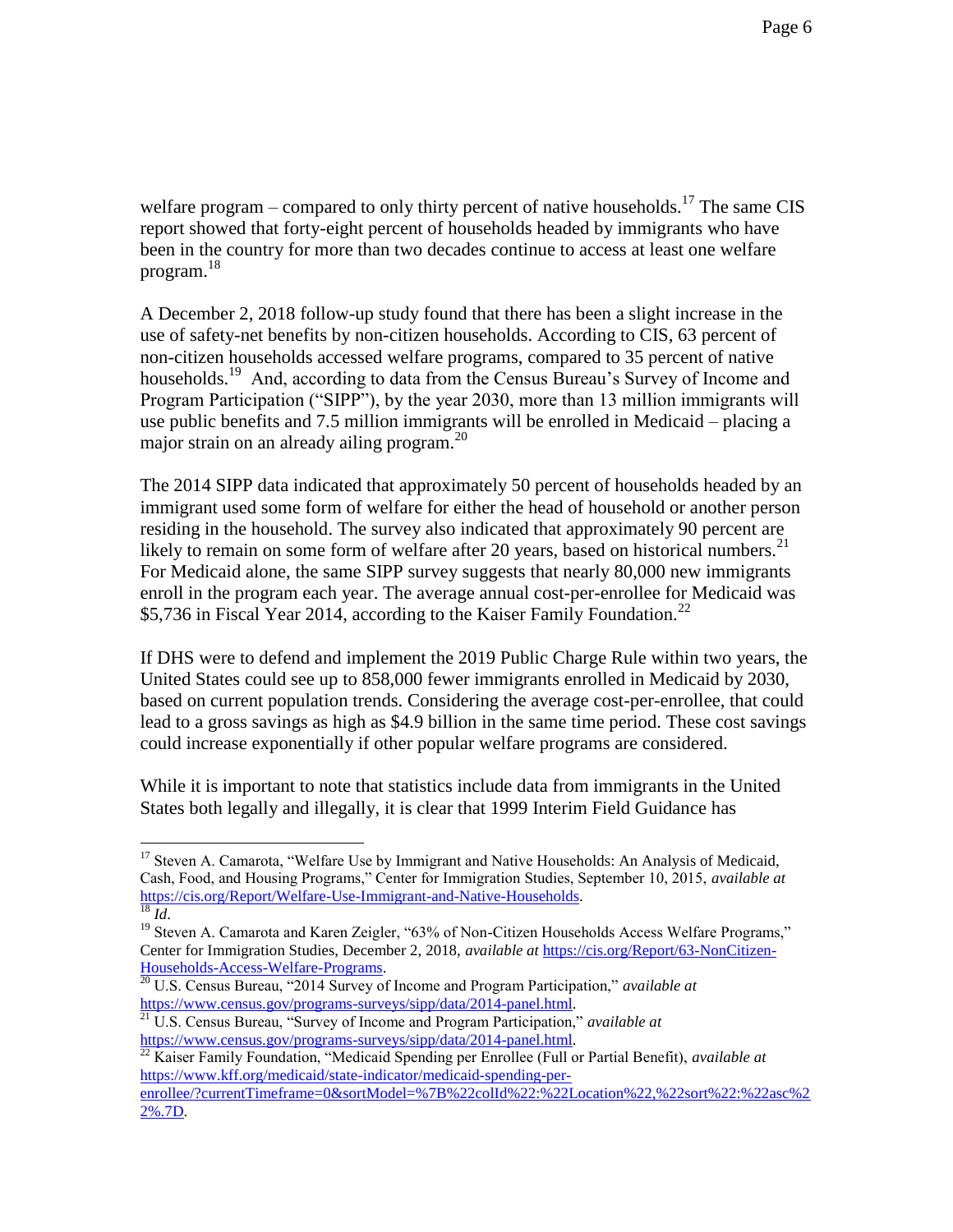accomplished little in identifying which aliens subject to the public charge statute are likely to become a public charge in the United States. Accordingly, FAIR strongly recommends adopting the "public charge" definition proposed above and the system created by the 2019 Public Charge Rule to increase self-reliance and reduce the immigration systems strain on U.S. taxpayers.

## **How might DHS define the term "public charge", or otherwise draft its rule, so as to minimize confusion and uncertainty that could lead otherwise-eligible individuals to forgo the receipt of public benefits?**

FAIR comments that facilitating the use of public benefits generally by immigrants, even those who may be eligible by the benefits' authorizing statutes, directly conflicts with Congressional intent in enacting the public charge statute. In 1996 Congress declared "a compelling government interest to enact new rules for eligibility and sponsorship agreements in order to assure that aliens *be self-reliant* in accordance with national immigration policy" (emphasis added).<sup>23</sup> "Self-reliant" is unambiguous, and there is no meaningful distinction between dependency and "partial dependency" when it comes to defining a public charge.

Accordingly, FAIR urges DHS to adopt a public charge rule that considers receipt of all public benefits as part of its totality of the circumstances determination regarding whether an alien is likely to become a public charge. In promulgating its 2019 Public Charge Rule, DHS was correct to strike the "primarily" qualifier from its definition of a public charge<sup>24</sup>. Allowing any public benefit use at all is unnecessary, will be difficult to administer, and is not supported by Congressional intent.<sup>25</sup>

# **III. Prospective Nature of the Public Charge Inadmissibility Determination**

**Which factors (whether statutory factors or any other relevant factors identified by the commenter) are most predictive of whether a noncitizen is likely (or is not likely) to become a public charge? To the extent that data exist on this question, how can DHS use such data to improve public charge policymaking and adjudication?**

FAIR strongly believes that an alien's education and income levels are the most reliable predictors of whether an alien is likely to become a public charge. Data from the Survey of Income and Program Participation (SIPP) analyzed by CIS shows that 81 percent of

 $\overline{a}$ <sup>23</sup> 8 U.S.C. § 1601, Statements of National Policy Concerning Welfare and Immigration, *available at*  [https://www.law.cornell.edu/uscode/pdf/uscode08/lii\\_usc\\_TI\\_08\\_CH\\_14\\_SE\\_1601.pdf.](https://www.law.cornell.edu/uscode/pdf/uscode08/lii_usc_TI_08_CH_14_SE_1601.pdf)

<sup>24</sup> *See* 84 Fed. Reg. 41292.

<sup>25</sup> *See* IIRIRA, Public Law 104-208, div. C, sec. 531, 110 Stat. 3009-546, 3009-674 (Sept. 30, 1996) (amending INA section 212(a)(4), 8 U.S.C. 1182(a)(4)); H.R. Rep. No. 104-828 at 240-41 (1996) (Conf. Rep.) ("This section amends INA section  $212(a)(4)$  to expand the public charge ground of inadmissibility. . . Self-reliance is one of the most fundamental principles of immigration law.").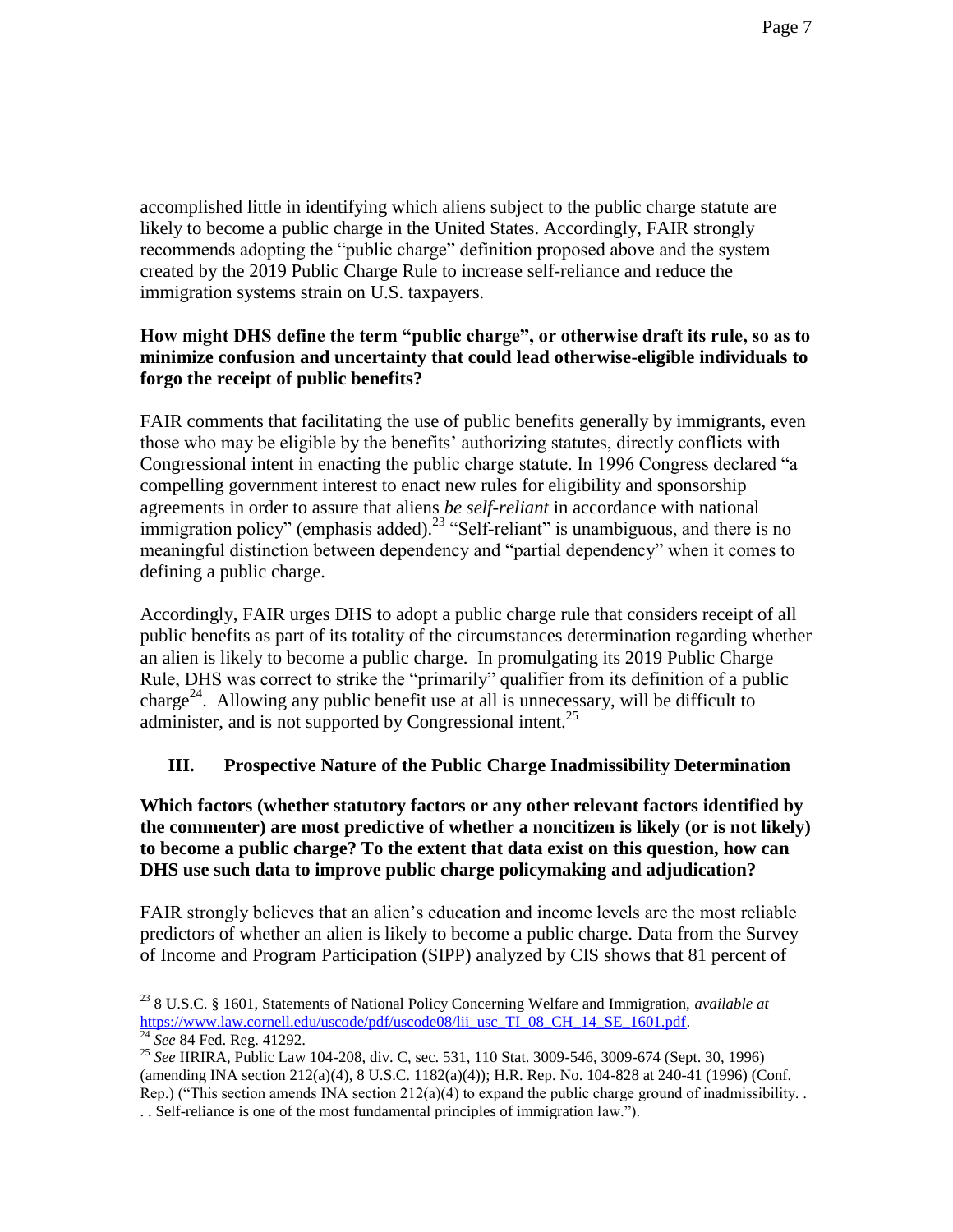households headed by aliens with only a high school diploma or less utilize public benefits, while only 37 percent of households headed by aliens with at least some college use welfare.<sup>26</sup> Additionally, of non-citizen households receiving public benefits, 93 percent have at least one working member, as do 76 percent of native households receiving public benefits.<sup>27</sup> When evaluating the totality of an applicant's circumstances, income should be the emphasis rather than employment in the context of public-charge.

### **How can DHS address the potential for perceived or actual unfairness or discrimination in public charge inadmissibility adjudications, whether due to cognitive, racial, or other biases; arbitrariness; variations in outcomes across cases with similar facts; or other reasons?**

DHS must improve its public messaging in order to address the potential for perceived unfairness or discrimination in the public charge inadmissibility adjudications. For example, on March 9, 2021 DHS issued a press release that "the government will no longer defend the 2019 Public Charge Rule as doing so is *neither in the public interest nor an efficient use of limited government resources*" (emphasis added).<sup>28</sup> The 2019 Public Charge Rule, however, provided a significant improvement from the *status quo* under DHS's 1999 Interim Field Guidance. The rule ensured with greater efficacy that immigrants subject to the public charge statute would be self-reliant in the United States, thereby protecting including vulnerable citizens that depend on the availability and quality of public assistance and furthering Congressional intent.<sup>29</sup>

To the extent that implementation of the public charge statute specifically or disproportionately affects those of a particular age or those with lower incomes, less education, limited English proficiency, or poor health, FAIR reminds DHS, as it has acknowledged itself in the 2019 Public Charge Rule, that Congress requires DHS to consider, among other factors, an applicant's age, assets, resources, financial status, education, and skills as part of the public charge inadmissibility determination.<sup>30</sup>

This administration's messaging, however, is entirely counterproductive in addressing the potential for perceived unfairness or discrimination and commits a great disservice to the

<sup>&</sup>lt;sup>26</sup> Steven A. Camarota and Karen Zeigler, "63% of Non-Citizen Households Access Welfare Programs", Center for Immigration Studies, December 2, 2018, Table 3.

<sup>27</sup> *Id*. at Table 6.

<sup>&</sup>lt;sup>28</sup> U.S. Department of Homeland Security, "DHS Secretary Statement on the 2019 Public Charge Rule," Mar. 9, 2021, *available at [https://www.dhs.gov/news/2021/03/09/dhs-secretary-statement-2019-public](https://www.dhs.gov/news/2021/03/09/dhs-secretary-statement-2019-public-charge-rule)*[charge-rule.](https://www.dhs.gov/news/2021/03/09/dhs-secretary-statement-2019-public-charge-rule) 

<sup>29</sup> *See* IIRIRA, Public Law 104-208, div. C, sec. 531, 110 Stat. 3009-546, 3009-674 (Sept. 30, 1996) (amending INA section 212(a)(4), 8 U.S.C. 1182(a)(4)); H.R. Rep. No. 104-828 at 240-41 (1996) (Conf. Rep.) ("This section amends INA section  $212(a)(4)$  to expand the public charge ground of inadmissibility. . . Self-reliance is one of the most fundamental principles of immigration law.").

<sup>30</sup> *See* INA § 212(a)(4)(B)(i); 84 Fed. Reg. 41292, 41309.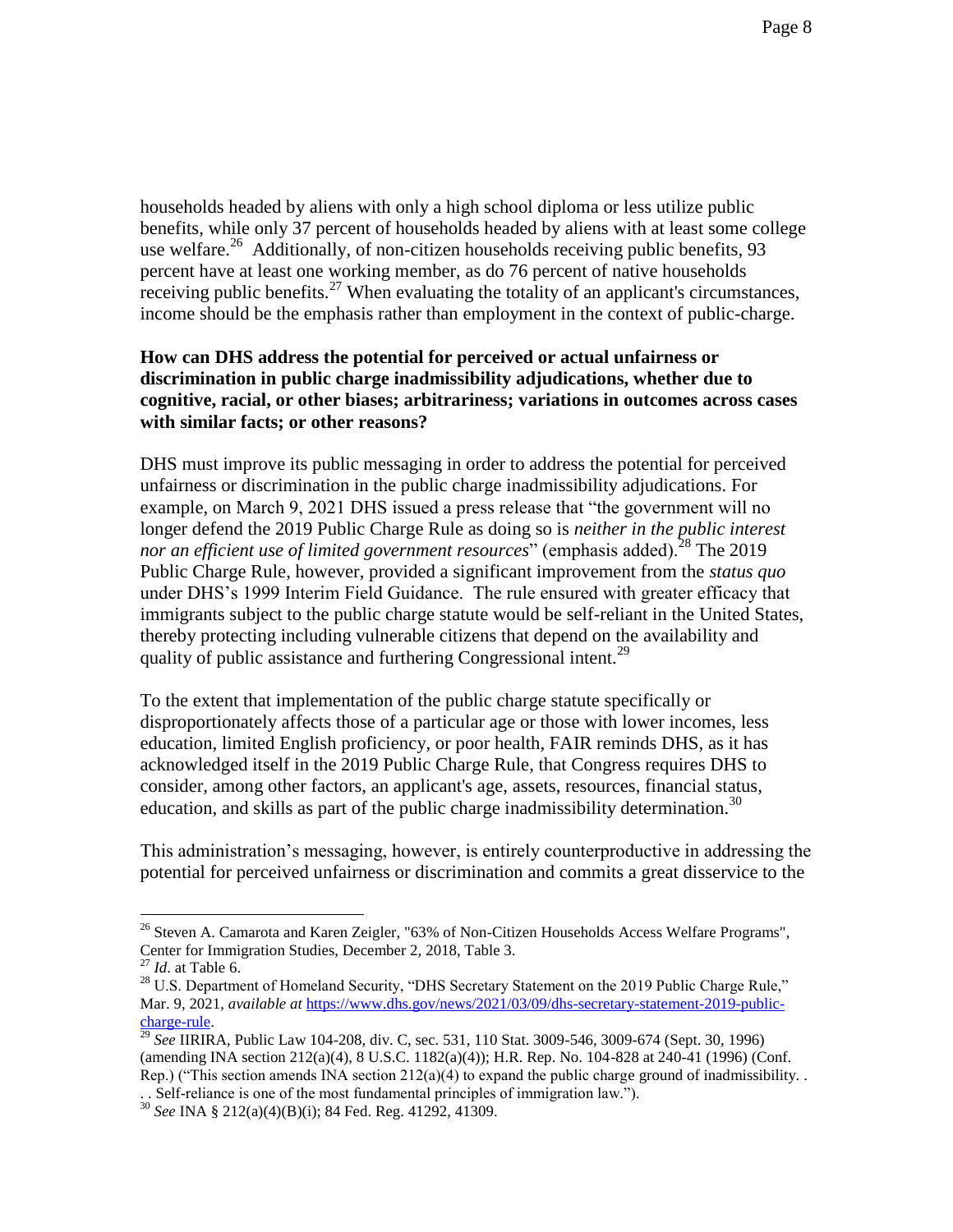many DHS employees who worked tirelessly to develop the rule consistent with the law, Congressional intent, and interests of the American public. To correct course, FAIR recommends implementing clear guidance so the public can understand the requirements of the law and educating the public on the history and rationale of the public charge statute, including reference to other countries who impose similar self-sufficiency-based restrictions on immigration.

### **Should DHS give any more or less consideration to any one or more of the statutory factors, the Affidavit of Support Under Section 213A of the INA, or any additional factors DHS may add through the rulemaking process in a public charge inadmissibility determination?**

As explained in detail above, FAIR strongly recommends DHS to give significant weight to the education and income in determining whether an alien is likely to become a public charge. Prioritizing higher education and income levels in our immigration process would help reduce the likelihood that a large number of immigrants will end up utilizing public benefits and becoming public charges.<sup>31</sup>

Those immigrants with a high school education or less should be required to demonstrate that the applicant holds a skill(s) that is in high demand and can be expected to earn a high enough salary that it largely eliminates the possibility of qualifying for any welfare program. The possession of a marketable job skill should reasonably ensure that that a particular immigrant will earn at least three times the federal poverty rate for the foreseeable future, keeping him or her from needing taxpayer-funded assistance.

Additionally, as explained above, DHS must prioritize consideration of an alien's total income, not just employment. Since employment alone is not an accurate indication of one's ability to support himself or herself or their family, it should not be the primary deciding factor in whether or not an immigrant is likely to become a public charge.<sup>32</sup> Instead, the primary focus should be on whether or not an immigrant can demonstrate an ability to earn a wage equal to at least three times the federal poverty level.

To this end, FAIR recommends DHS raise the income threshold by including provisions that require applicants to show their income be high enough that neither they nor their dependents will qualify for need-based public benefits. The current public charge guidelines, which use 125 percent of poverty as the point at which someone is likely to become a public charge, are too low. Many individuals with incomes above 125 percent

<sup>&</sup>lt;sup>31</sup> Steven A. Camarota and Karen Zeigler, "63% of Non-Citizen Households Access Welfare Programs", Center for Immigration Studies, December 2, 2018, Table 3.

<sup>32</sup> U.S. Department of State, "9 FAM 302.8 (U) PUBLIC CHARGE - INA 212(A)(4)," *available at*  [https://fam.state.gov/fam/09fam/09fam030208.html.](https://fam.state.gov/fam/09fam/09fam030208.html)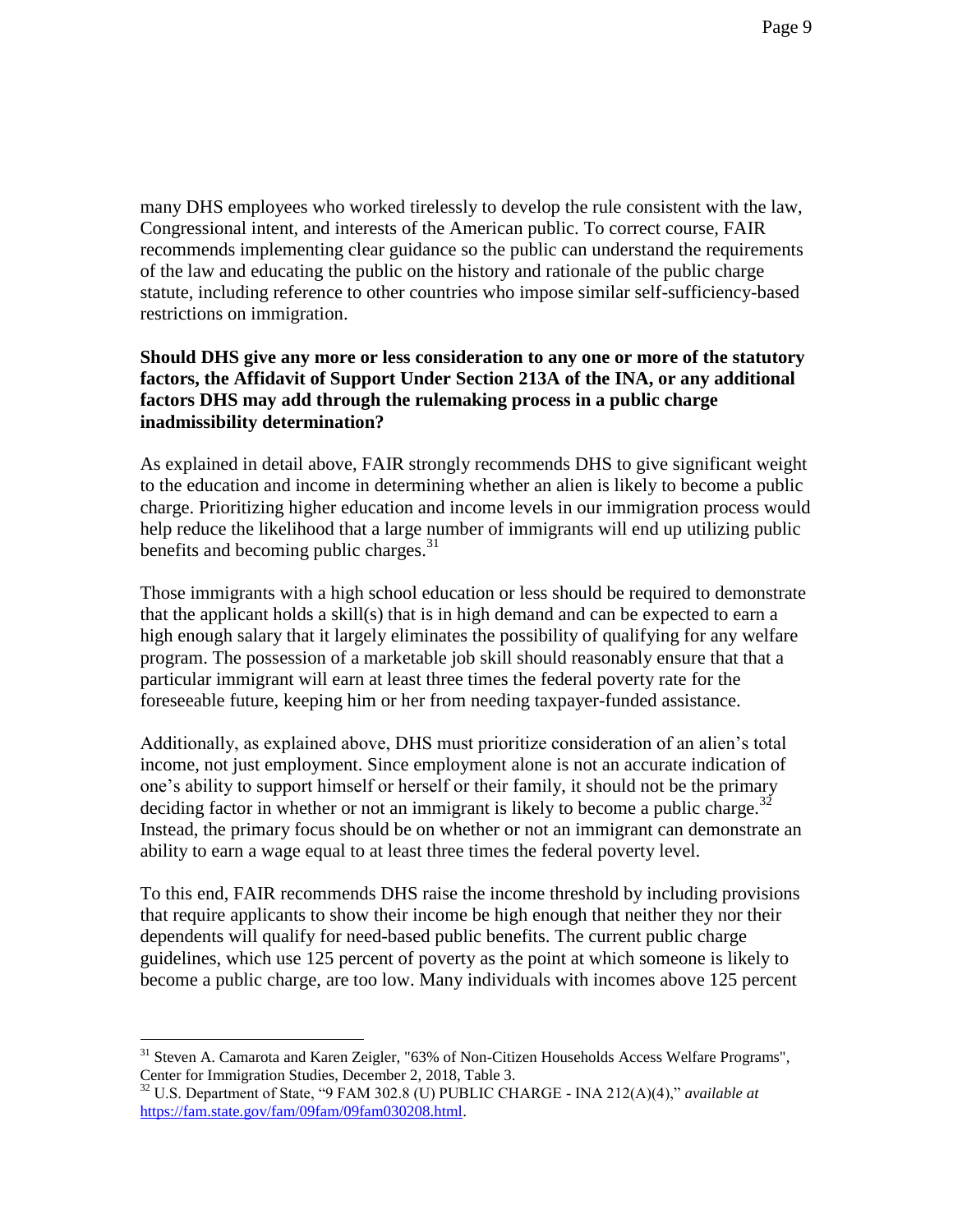of poverty still qualify for many means-tested welfare programs.<sup>33</sup> Additionally, individuals who make below 250 percent of poverty typically pay little or no federal income tax.<sup>34</sup> As a result, FAIR recommends DHS implement guidelines that consider an income below three times the federal poverty rate to be a heavily weighted negative factor.

FAIR also recommends that evidence of inadmissibility-creating drug abuse or addiction be expressly included as a heavily weighted negative factor. Evidence of drug abuse and addiction properly weighed against the totality of circumstances would provide DHS information relevant to an alien's ability to maintain employment, income, and health factors provided by the alien to demonstrate self-reliance.

## **IV. Statutory Factors**

### **How should an applicant's age be considered as part of the public charge inadmissibility determination?**

An alien's age is a mandatory factor that must be considered when determining whether an alien is likely to become a public charge in the future.<sup>35</sup> FAIR agrees with DHS's 2019 assessment that evaluating an applicant's age as part of the public charge inadmissibility determination does not constitute discrimination based on age or disability.<sup>36</sup>

As DHS explained in its 2018 Public Charge NPRM, a person's age may impact his or her ability to legally or physically work and is therefore relevant to being self-sufficient, and the likelihood of becoming a public charge.<sup>37</sup> FAIR supports evaluating an alien's likelihood of becoming a public charge based on the totality of the alien's circumstances. If an alien's positive factors outweigh the negative factors, then the alien would not be found inadmissible as likely to become a public charge.

### **How should DHS define health for the purposes of a public charge inadmissibility determination?**

In DHS's 2019 public charge rule, DHS used the medical examination program established under 42 C.F.R. § 34 to predict the likelihood of future dependence.<sup>38</sup>

<sup>34</sup> *Id*.

<sup>&</sup>lt;sup>33</sup> See Office of the Assistant Secretary for Planning and Evaluation, U.S. Department of Housing and Human Services, "2020 Poverty Guidelines" (2021), *available at* [https://aspe.hhs.gov/topics/poverty](https://aspe.hhs.gov/topics/poverty-economic-mobility/poverty-guidelines/prior-hhs-poverty-guidelines-federal-register-references/2021-poverty-guidelines)[economic-mobility/poverty-guidelines/prior-hhs-poverty-guidelines-federal-register-references/2021](https://aspe.hhs.gov/topics/poverty-economic-mobility/poverty-guidelines/prior-hhs-poverty-guidelines-federal-register-references/2021-poverty-guidelines) [poverty-guidelines.](https://aspe.hhs.gov/topics/poverty-economic-mobility/poverty-guidelines/prior-hhs-poverty-guidelines-federal-register-references/2021-poverty-guidelines)

<sup>35</sup> *See* INA section 212(a)(4)(B), 8 U.S.C. 1182(a)(4)(B).

<sup>36</sup> 84 Fed. Reg. 41292, 41404-5.

<sup>37</sup> 83 Fed. Reg. 51114, 51180-1.

<sup>38</sup> 83 Fed. Reg. 51182.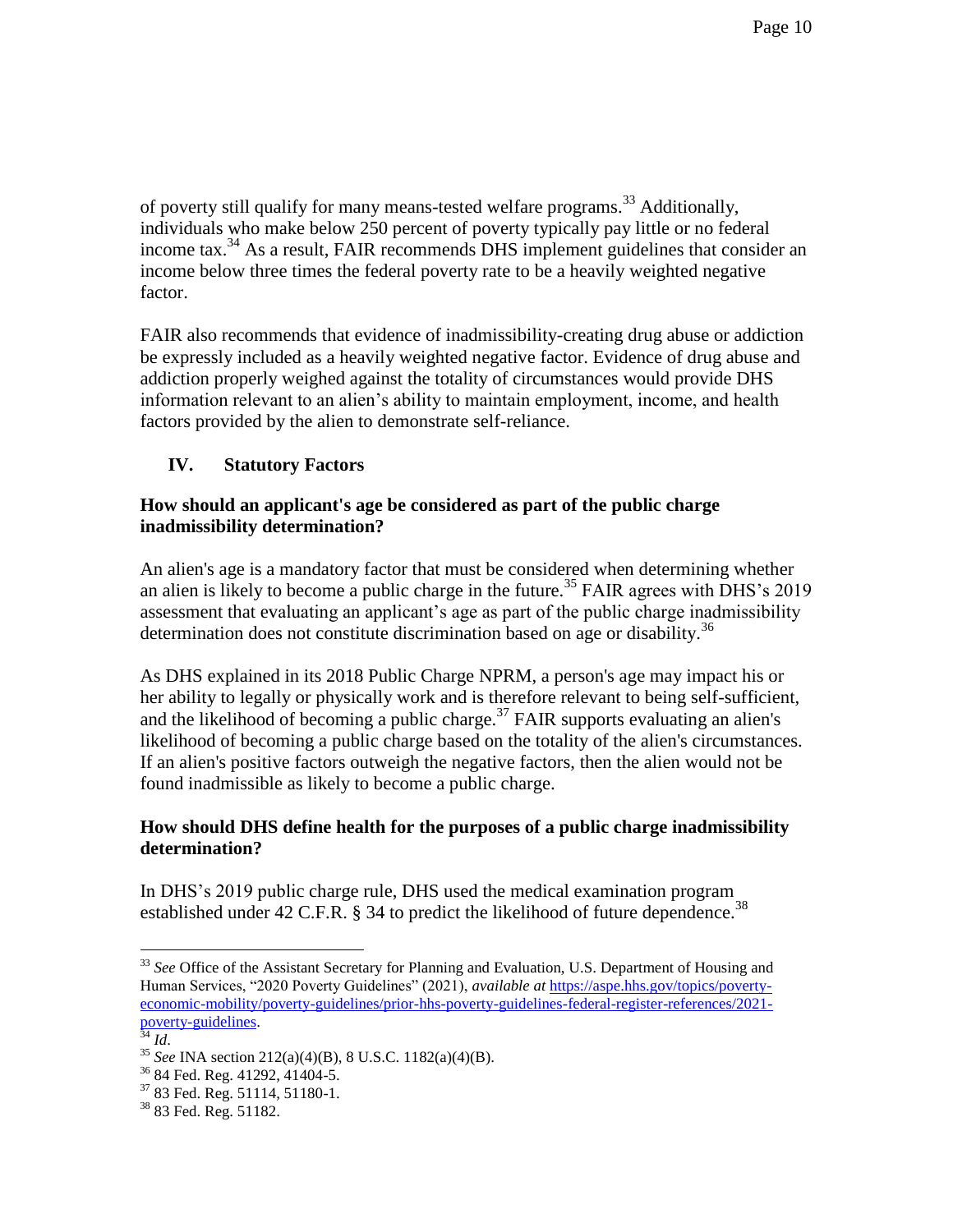Medical examination reports, including Form I-693 and "applicable DOS medical examination forms" are already required for State Department immigrant visa petition processing, USCIS adjustment of status applications, and certain other adjustment petitions.<sup>39</sup> Also, DHS has the discretionary authority to require a nonimmigrant to submit to a medical examination at a port of entry.<sup>40</sup> Medical examiners may screen aliens for communicable diseases, physical or mental conditions that pose a threat to property or safety, and evidence of drug abuse or addiction.<sup>41</sup>

Additionally, current regulations provide for two levels of health exclusion: Class A and Class B Medical Certificates.<sup>42</sup> Class A certificates document mandatory exclusions on pure medical grounds, while a Class B medical certificate is issued if there are "other physical and mental abnormalities that bear on the likelihood of an alien becoming a public charge." $43$ 

FAIR agrees with the scheme created under DHS's 2019 Public Charge Rule to treat issuance of a Class A or B medical certificate and an alien's inability to obtain medical insurance as two distinct heavily weighted negative health factors.<sup>44</sup> The two factors are legally distinct, and should be weighed separately. FAIR also recommends that evidence of inadmissibility-creating drug abuse or addiction be expressly included as a heavily weighted negative factor. FAIR believes that this is an appropriate approach to defining and evaluating health for public charge purposes, so long as the inquiry is limited to whether aliens are likely to be able to pay for health-related expenses for themselves and any household dependents without the use of public resources.

## **Should DHS consider disabilities and/or chronic health conditions as part of the health factor? If yes, how should DHS consider these conditions and why?**

Yes, FAIR believes DHS must consider an alien's disabilities or chronic health conditions as a part of the mandatory health factor. Any analysis on an alien's health, as it pertains to their likelihood of becoming a public charge, is incomplete without evaluating whether disabilities are chronic health conditions are present. DHS should consider the existence of a medical condition in light of the effect that such medical condition is likely to have on the alien's ability to attend school or work, and weigh such evidence in the totality of the circumstances.

DHS should also consider whether the alien has the resources to pay for associated medical costs. FAIR believes an alien is at high risk of becoming a public charge if he or

 $\overline{a}$ <sup>39</sup> *Id.*

<sup>40</sup> *Id.* (citing 8 U.S.C. §1222(b)).

 $418$  U.S.C. § 1182(a)(1)(A).

<sup>42</sup> 42 C.F.R. § 34.4.

 $43$  42 C.F.R. § 34.4(b).

<sup>44</sup> *See* 83 Fed. Reg. 51181, 51201, 8 C.F.R. § 212.21(c)(1)(iv).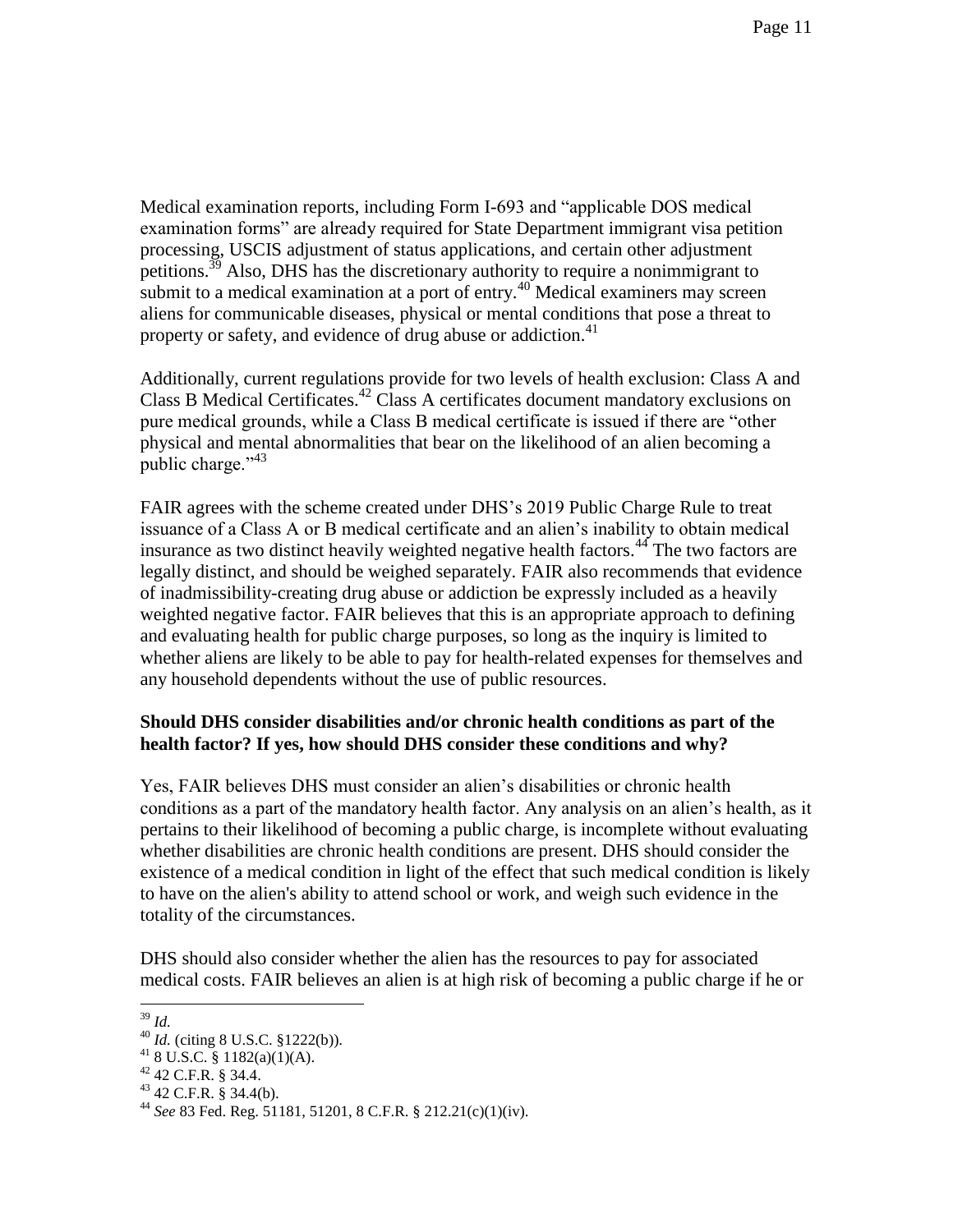she does not have the resources to pay for reasonably foreseeable medical costs, including costs related to a medical condition that is likely to require extensive medical treatment or institutionalization or that will interfere with the alien's ability to provide care for himself or herself, to attend school, or to work.<sup>45</sup>

#### **How should the Rehabilitation Act of 1973's prohibition of discrimination on the basis of disability be considered in DHS's analysis of the health factor?**

FAIR disagrees with the comments stating DHS's 2019 Public Charge Rule discriminated against individuals with disabilities or those with specific medical conditions. As DHS itself explained in its 2018 Public Charge NPRM, in enacting INA §  $212(a)(4)$ , Congress required DHS to consider an alien's health as part of the public charge inadmissibility determination.<sup>46</sup> Further, Congress has not prohibited the application of the public charge inadmissibility ground to aliens with disabilities who receive, or are likely to receive, disability benefits for which they are eligible.

The cumulative fiscal impact of health problems is a major national policy concern. As the DHS has already reported, the Centers for Disease Control estimate that 86 percent of the United States' \$2.7 trillion annual health care expenditures went for care for persons with chronic physical or mental health conditions, while SIPP data show that more than half of all non-citizens who describe their health as poor receive some form of cash or noncash public benefit.<sup>47</sup>

Further, if DHS were to implement a system similar to the one created by the 2019 Public Charge Rule, an alien's health should not be outcome determinative. As with any other medical condition identified in the alien's application and supporting documentation, the alien's disability should be considered in the totality of the circumstances framework.

In other words, as with any other mandated factor and consideration in the public charge inadmissibility determination, DHS should look at each of the mandatory factors, and the affidavit of support, if required, as well as all other relevant factors in the totality of the circumstances. Therefore, consideration of a disability in the context of the totality of circumstances does not violate the Rehabilitation Act's prohibition on denying a benefit "solely by reason of [an applicant's] disability."<sup>48</sup>

<sup>45</sup> *See* 83 FR 51114, 51182.

<sup>46</sup> *See* INA § 212(a)(4)(B)(i).

 $4783$  Fed. Reg.  $511200-201$ .

 $48$  29 U.S.C. § 794(a).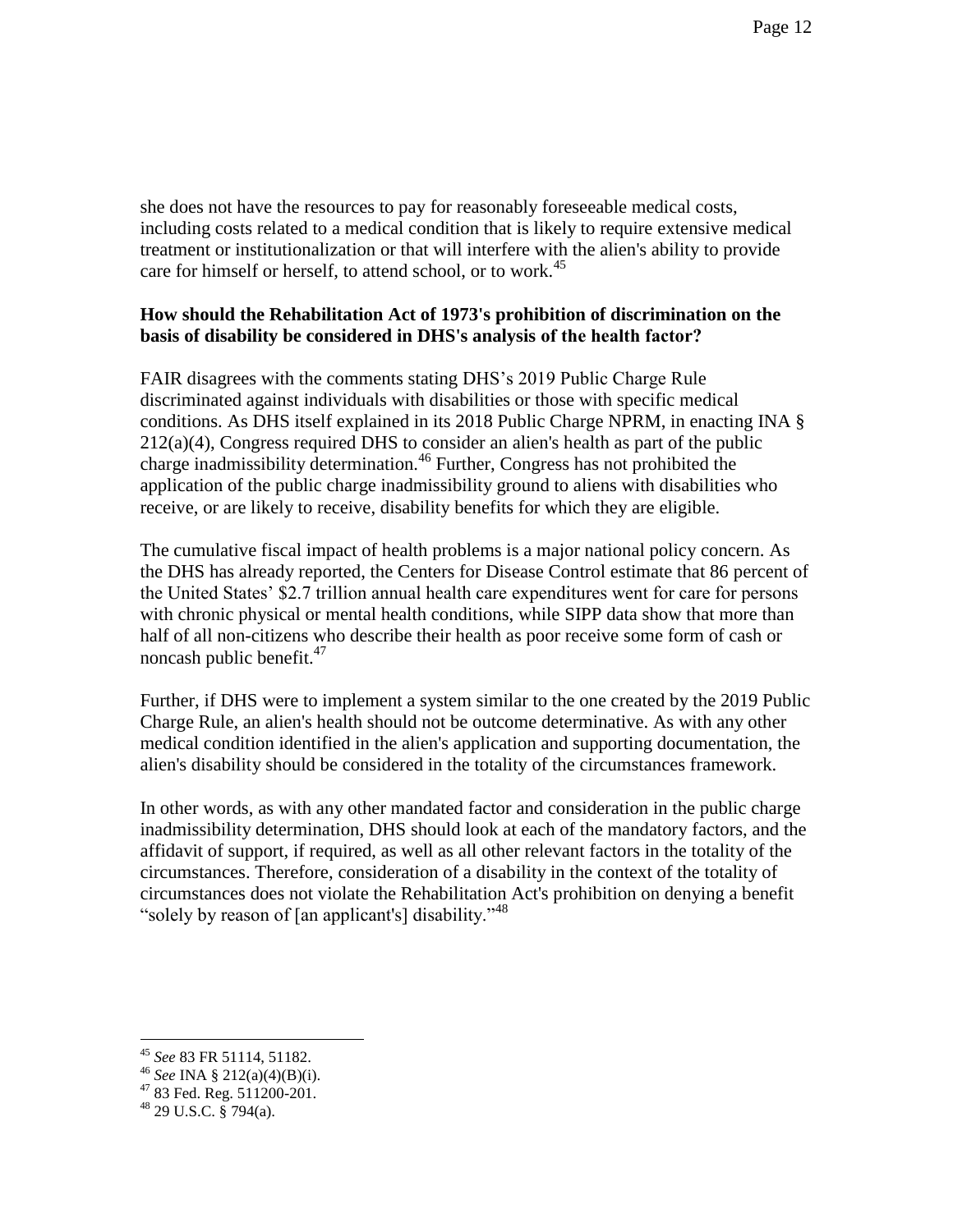## **Should DHS account for social determinants of health to avoid unintended disparate impacts on historically disadvantaged groups? If yes, how should DHS consider this limited access and why?**

No, FAIR does not believe adding exceptions where social determinants of health exist to avoid unintended disparate impacts on historically disadvantaged groups is consistent with Congress's intent to ensure immigrants are self-sufficient. Social determinants of health are only relevant to the determination of whether an applicant is likely to become a public charge in that the existence of such may increase the likelihood that an individual will become a public charge. As a result, FAIR believes that applying a case-by-case analysis approach for each individual will result in the fairest system that is also most consistent with the legislative aim of the public charge statute.

### **How should DHS define and consider family status for the purposes of a public charge inadmissibility determination? How should an applicant's household size be considered as part of the family status factor? What definition of an applicant's household size should DHS use for the public charge inadmissibility determination?**

"Family status" is also a mandatory evidentiary factor to be taken into account in all public charge determinations.<sup>49</sup> FAIR generally agrees with the definition of household used in DHS's 2019 Public Charge Rule and recommends DHS maintain this definition. Research and data have shown that the number of household members may affect the likelihood of receipt of public benefits.<sup>50</sup> However, the number of household members may also positively affect the financial status and household, depending on the alien's and household's circumstances, include other member's employment and financial contributions to the household. USCIS should take into account individuals for whom an alien or an alien's parents or guardians provide at least 50 percent of financial support.<sup>51</sup> These expenditures have significant bearing on whether an alien has sufficient assets. The threshold of "at least 50 percent of financial support" is a reasonable criterion to determine who belongs in an alien's household, without regard to physical residence in the home.

Further, FAIR concurs with the DHS's position in the 2019 Public Charge Rule that USCIS should consider the size of an alien's household as the primary element of the family status factor.<sup>52</sup> This factor appropriately involves the assessment of whether an alien has a household to support, or is being supported by another household, when calculating the alien's household size. $53$ 

 $^{49}$  8 U.S.C. § 1182(a)(4)(B)(i)(III).

<sup>50</sup> *See* 83 Fed. Reg. 51114, 51176-51178, 51184.

 $51$  83 Fed. Reg. 51176.

<sup>52</sup> 83 Fed. Reg. 51175.

<sup>53</sup> 83 Fed. Reg. 51184.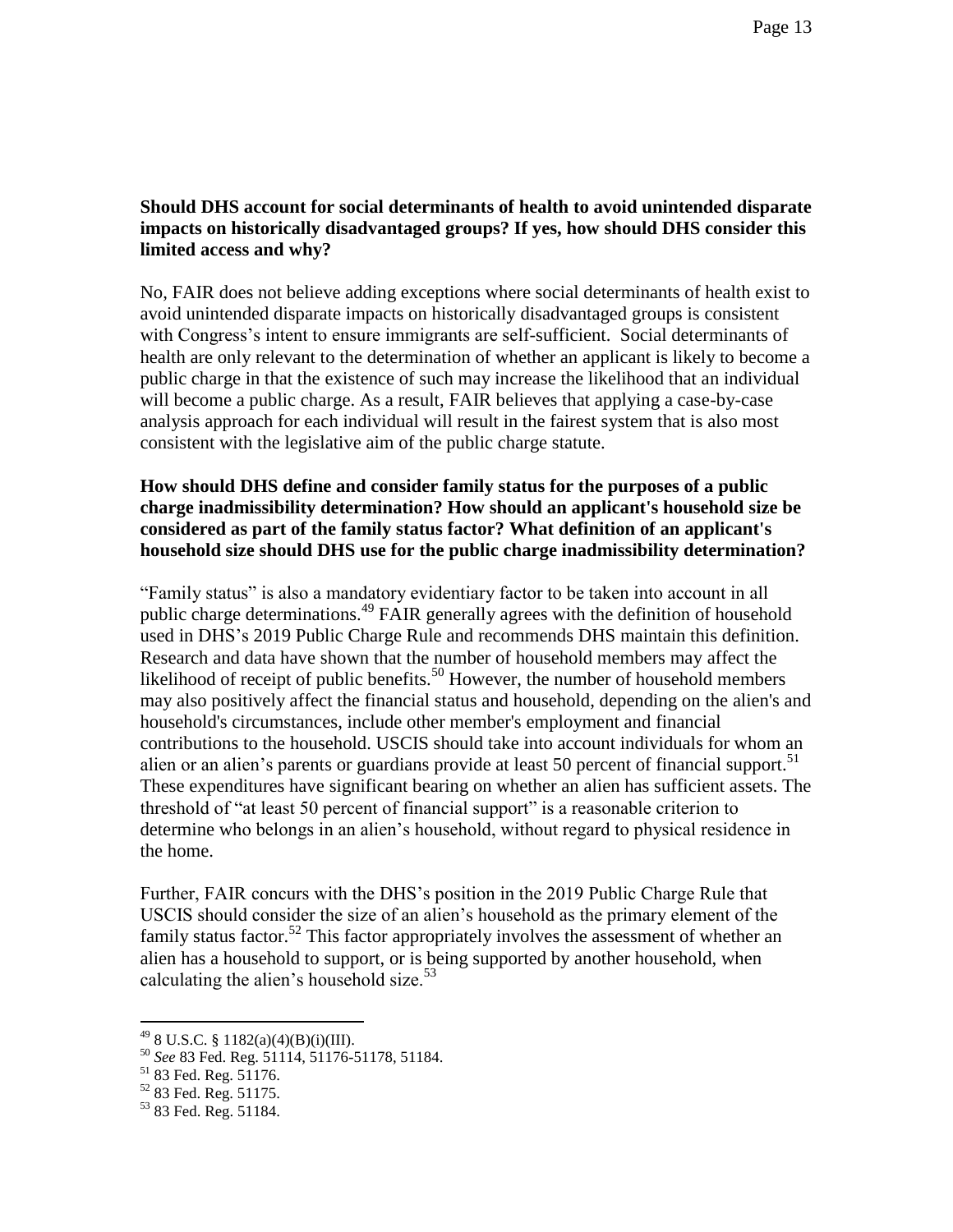## **How should DHS consider an applicant's education and skills in making a public charge inadmissibility determination? What education and skills should DHS consider in making a public charge inadmissibility determination?**

As explained above, FAIR strongly suggests DHS consider an applicant's education level has a heavily weighted factor. An alien's education level is a strong indicator of whether the alien will become a public charge. Data shows that while 37 percent of households headed by noncitizens with at least some college use welfare, 81 percent for households headed by noncitizens with only a high school diploma or less.<sup>54</sup>

Because data shows that aliens without a high school diploma are significantly more likely to become a public charge than those with post-secondary education, FAIR strongly suggests DHS should require aliens without at least some college experience to bear a significant burden in proving they will not become public charges. In lieu of evidence of sufficient education levels, FAIR recommends possession of a marketable job skill should reasonably ensure that that a particular immigrant will earn at least three times the federal poverty rate for the foreseeable future, keeping him/her from needing taxpayer-funded assistance.

# **V. Affidavit of Support Under Section 213A of the INA**

**How should DHS consider a sufficient Affidavit of Support Under Section 213A of the INA in the public charge inadmissibility determination? What weight should DHS give to a sufficient Affidavit of Support Under Section 213A of the INA in comparison to the mandatory statutory factors in the public charge inadmissibility determination?**

FAIR supports DHS's decision in the 2019 public charge rule to consider failure to submit a "213A" affidavit of support when required as the only factor that would, on its own, establish that an alien is inadmissible on public charge grounds.<sup>55</sup> DHS accurately noted that "submitting a sufficient affidavit of support does not guarantee that the alien will not receive benefits in future"<sup>56</sup> and explained that this uncertainty has led it to consider a sufficient affidavit as but one favorable factor in the totality of the circumstances.<sup>57</sup>

In order to ensure that aliens in the admission and permanent residence processes will be self-sufficient, FAIR recommends adding provisions to require an alien beneficiary of an

<sup>55</sup> 83 Fed. Reg. 51178.

 $\overline{a}$ 

<sup>57</sup> *Id*.

<sup>&</sup>lt;sup>54</sup> Steven A. Camarota and Karen Zeigler, "63% of Non-Citizen Households Access Welfare Programs", Center for Immigration Studies, December 2, 2018, Table 3.

 $^{56}$  *Id.*